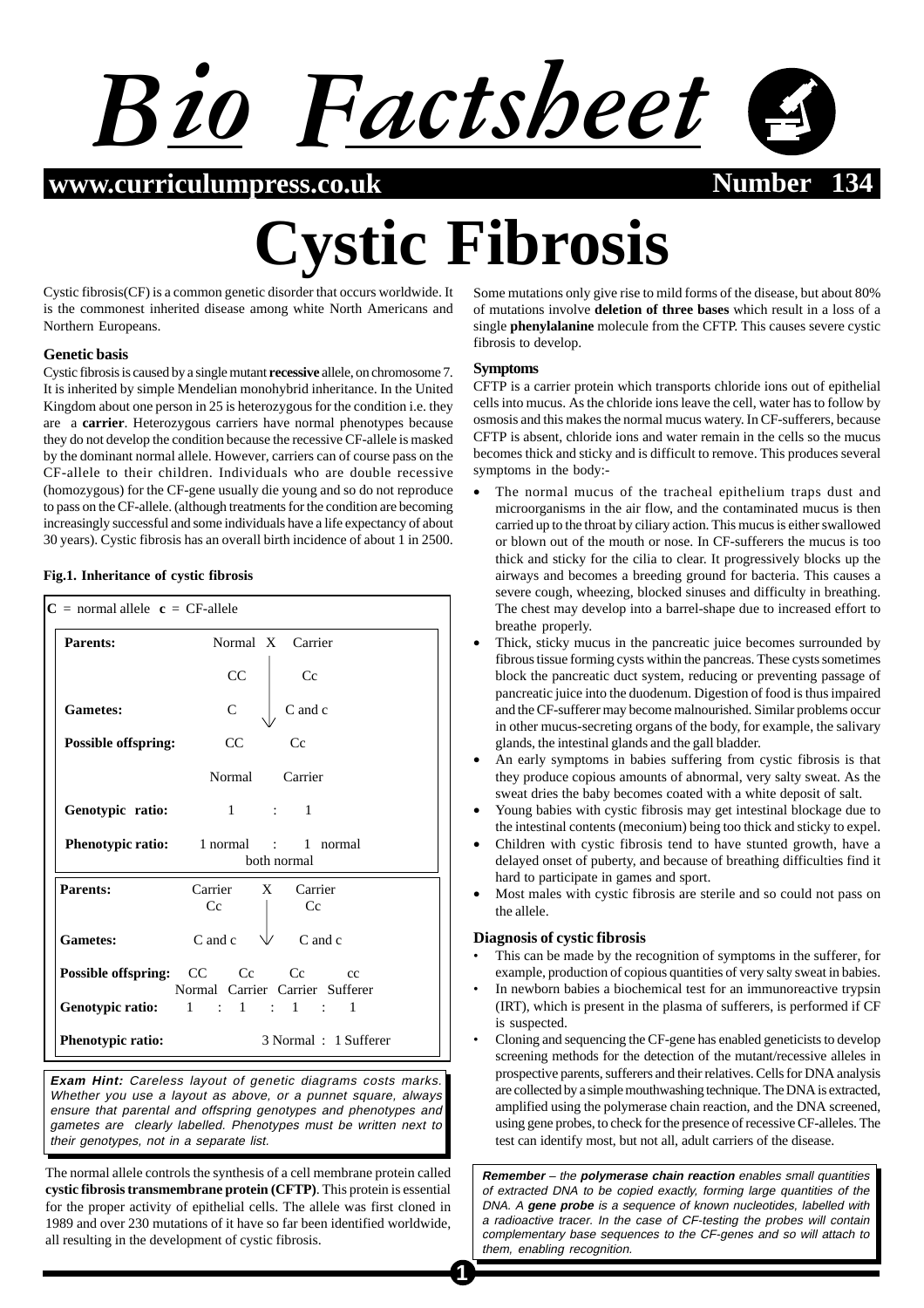In April 1997 the National Institutes of Health in the USA recommended that the screening test for CF should be offered to all couples planning to have a child. (A child of two symptomless heterozygous carriers has a 25% chance of having CF).

Genetic screening tests for CF are very expensive (for example, antenatal (before birth) screening is currently around £46,000 - £53,000 per single CF pregnancy detected – each individual test costs between £1500 and £2200). Thus a financial restraint prevents screening of the total reproductive population.

# **Treatment of cystic fibrosis**

- The mucus blocking the trachea and bronchial passages periodically (up to 5 times a day) has to be removed by the sufferer lying face down, with head and thorax sloping lower than the abdomen, while a physiotherapist or nurse slaps the back to dislodge the mucus which can be coughed up and spat into disinfectant.
- Drug therapy can be used to reduce the incidence of the bacterial infections associated with CF. Antibiotics inhibit bacterial growth. Recombinant human deoxyribonuclease (produced by genetic engineering) is used to digest bacterial DNA and dead white blood cell DNA. Tablets containing pancreatic enzymes may be given to boost digestion in the duodenum and ileum.
- Gene therapy is now being used to treat cystic fibrosis. This therapy may involve **gene replacement** (replacing the mutant allele with a normal one) or **gene supplementation** (adding copies of normal alleles to the cell without removing the pre-existing mutant alleles). The added alleles are dominant and so mask the effects of the recessive alleles. Dependant on which cells are treated, the gene therapy may be **germ-line gene therapy** or **somatic-cell gene therapy**.

#### **Germ-line gene therapy**

In germ-line therapy the dominant genes would be added to the sperm or egg cells so that after fertilisation and development every cell of the offspring would function normally. The alteration would also be passed on to the next generation. This procedure is, at present, banned in Britain on ethical grounds, although it would be a better way of controlling cystic fibrosis than somatic-cell therapy.

## **Somatic-cell gene therapy**

In somatic-cell gene therapy (Fig2), the normal dominant genes are given to somatic cells of the body. Thus the germ cells will not receive the normal genes and so the alteration will not be passed on to the next generation. Also there is no guarantee that all the somatic cells involved will receive the normal genes and so recovery may not be complete.

**Exam Hint:** it is unlikely you will be asked a question solely on cystic fibrosis, but you may need to use the information you have about cystic fibrosis in other questions - for example, questions on inheritance, family trees, nature and effects of mutation, genetic engineering, gene therapy and ethical aspects of modern biology.

When prospective parents are tested, the woman is tested first. The man will be tested only if the woman is a carrier. If the woman is not a carrier then even if the man is a carrier they could not produce CF-sufferers.

If a carrier is detected it is advisable to test for other carriers amongst the carrier's relatives.

Genetic screening can thus reduce the incidence of the disease, providing both parents, if both diagnosed as carriers, refrain from having children. However, many carrier parents want a family so badly that they take the calculated risk of a 1 in 4 chance of having a CF-baby.